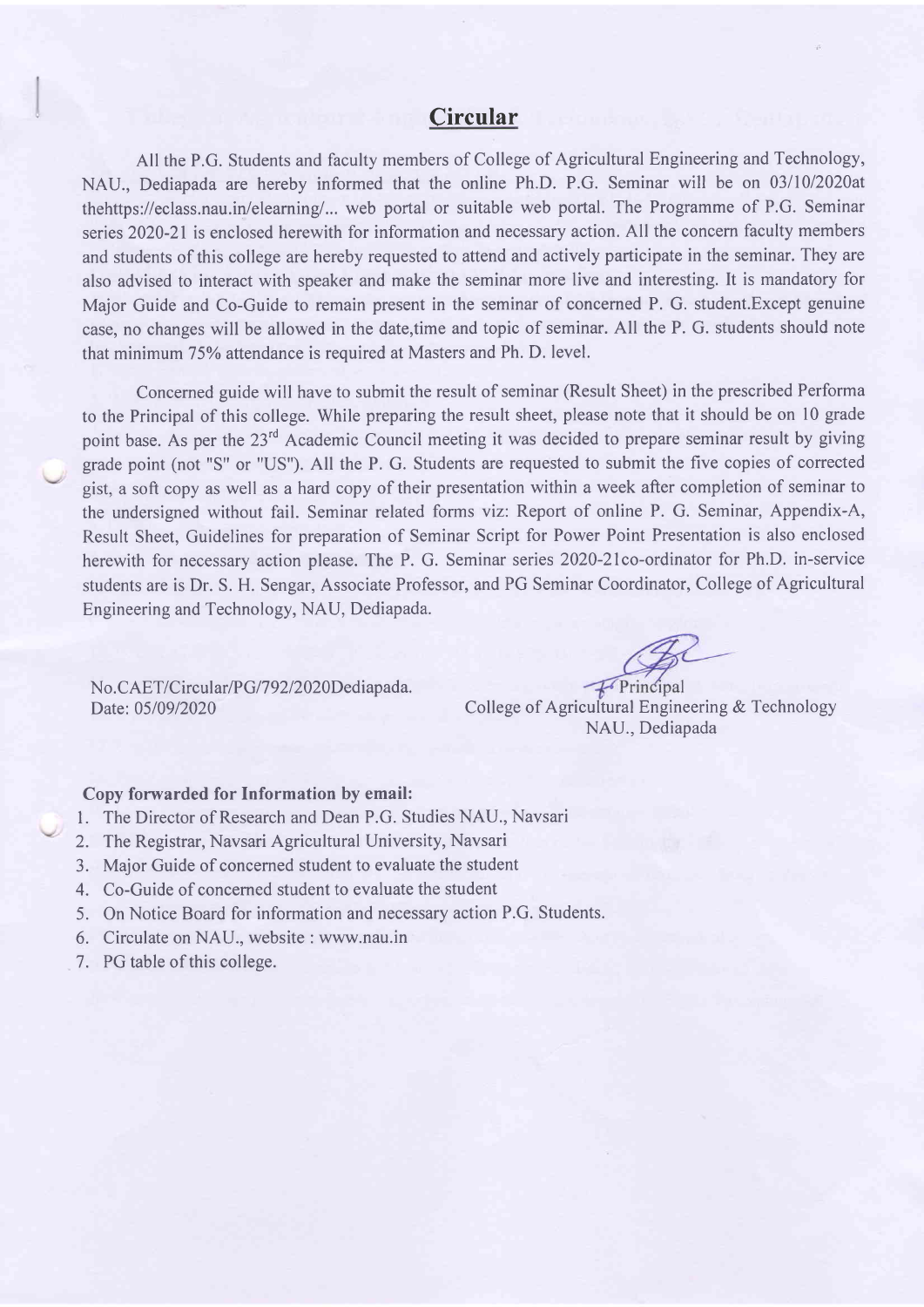# College of Agricultural Engineering & Technology, NAU., Dediapada

#### Guidelines for Preparation of Seminar Script:

Prepare Seminar script in maximum up to two pages (front and back) only in 'Times New Roman' font with minimum 11 size. Distribute script in the beginning of the presentation to the P. G. Seminar Coordinator, all the present faculty mernbers as well as P.G. students.

### Guidelines for Power Point Presentation for P.G. Seminar:

While addressing to the audience, the Seminar Speaker should introduce him/herself and give brief account of under graduate/post graduate studies and regarding research work if started. Give background of the Seminar without help of any visual aids.

1. Make your  $1<sup>st</sup>$  slide an outline of your presentation.

2, Write in bullet form. not complete sentences.

- 3. Include 4-5 points per slide and use pointer and presentation gadget for explanation of matter.
- 4. Avoid wordiness: use key words and phrases only.
- 5. Concentrate audience on what you are saying.
- 6. Do not use distracting animation.
- 7, Do not go overboard with the animation.
- 8. Use different size fonts e.g. Title 36, Text 28 and subsequent 24. Minimum font size will be 18.
- 9. Use a standard font like Times New Roman or Arial. Don't use a complicated font.

10. CAPITALIZE ONLY WHEN NECESSARY. IT IS DIFFICULT TO READ.

11. Use a colour of font that contrasts sharply with the background. e.g. blue font on white background.

12. Use only 2 to 3 colours for different points, if necessary.

13. Use the same background consistently throughout your presentation.

- 14. Proof your slides as well as gist for spelling mistakes and grammatical errors.
- 15. Use a conclusion slide to summarize the main points of your presentation in bullet form.
- 16. Give readable numbers to all the slides of your presentation on the bottom at right corner is mandatory.
- 17. All the P.G. Students enrolled for PG Seminar shall report to seminar co-ordinator before a day of scheduled time for receiving instructions.
- 18. Please make your presentation precise (accurate) and concise (short) without mistake.
- 19. The time for seminar presentation is I hour, i.e. 35min (50-60 slides), for discussion 25 min.
- 20. Use good photograph, chart. graph, live video, animations, samples and specimen for explanation.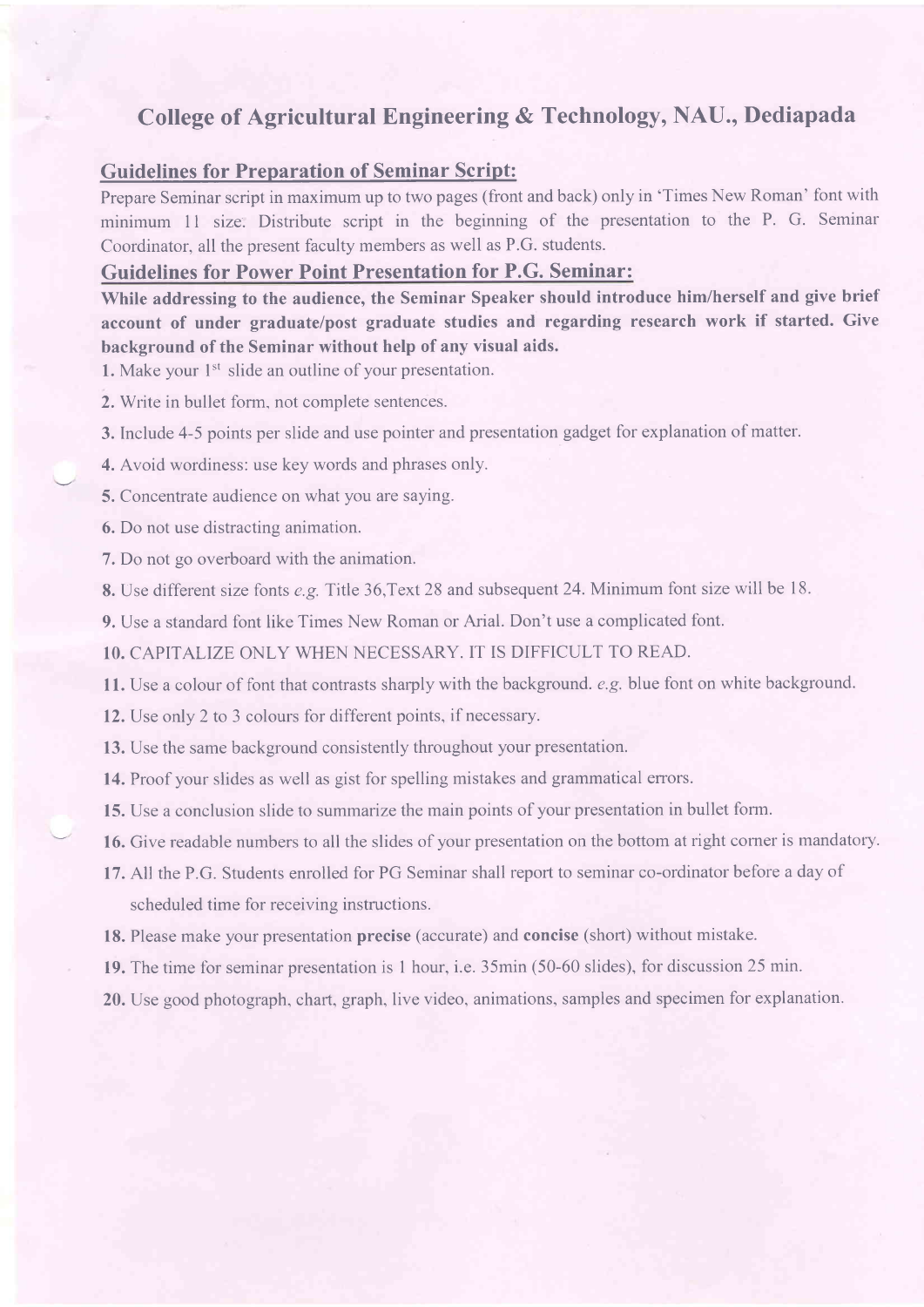# **Schedule of Post Graduate Seminar (Agricultural Engineering)** Academic Year -2020-21 (ODD SEMESTER)

### Venue: https://eclass.nau.in/elearning/...web portal or suitable web portal link

| Sr.<br>No. | <b>Name of PG</b><br><b>Student/Contact</b><br>No. | <b>Enrollment</b><br>No.<br><b>Semester</b> | <b>Registered for</b><br>the Degree | Date and<br>Time             | <b>Topic of Seminar</b>                             | Course<br>No.  | <b>Name of The</b><br><b>Major Guide</b><br>and Mob. No. | <b>Name of The</b><br><b>Co-Guide</b><br>and Mob. No. | <b>Masters</b><br>or<br><b>Doctoral</b><br>L/II<br>Seminar |
|------------|----------------------------------------------------|---------------------------------------------|-------------------------------------|------------------------------|-----------------------------------------------------|----------------|----------------------------------------------------------|-------------------------------------------------------|------------------------------------------------------------|
| Lui.       | A. K. Senapati<br>Mo. 9638911247                   | 1050917001<br>$7th$ Semester                | Ph. D. (Agril.<br>Engg.) in PFE     | 03/10/2020<br>11:00 to 12:00 | Seed processing of<br>cucurbitaceous<br>vegetables. | <b>PFE-692</b> | Dr. A.K.<br>Varshney<br>Mo. 9898846428                   | Dr. Vineet<br>kumar Sharma,<br>9512686833             | Doctoral<br>II Seminar                                     |
| $\angle$ . | P. S. Pandit<br>Mo. 7600049187                     | 1050917002<br>$7th$ Semester                | Ph. D. (Agril.<br>Engg.) in PFE     | 03/10/2020<br>14:00 to 15:00 | Threshing of seed<br>crops                          | PFE-692        | Dr. A.K.<br>Varshney<br>Mo. 9898846428                   | Dr. Vineet<br>kumar Sharma,<br>9512686833             | Doctoral<br>II Seminar                                     |

(Dr. S. H. Sengar) Coordinator PG Seminar & Associate Professor Dept. of Renewable Energy Engg. CAET, NAU, Dediapada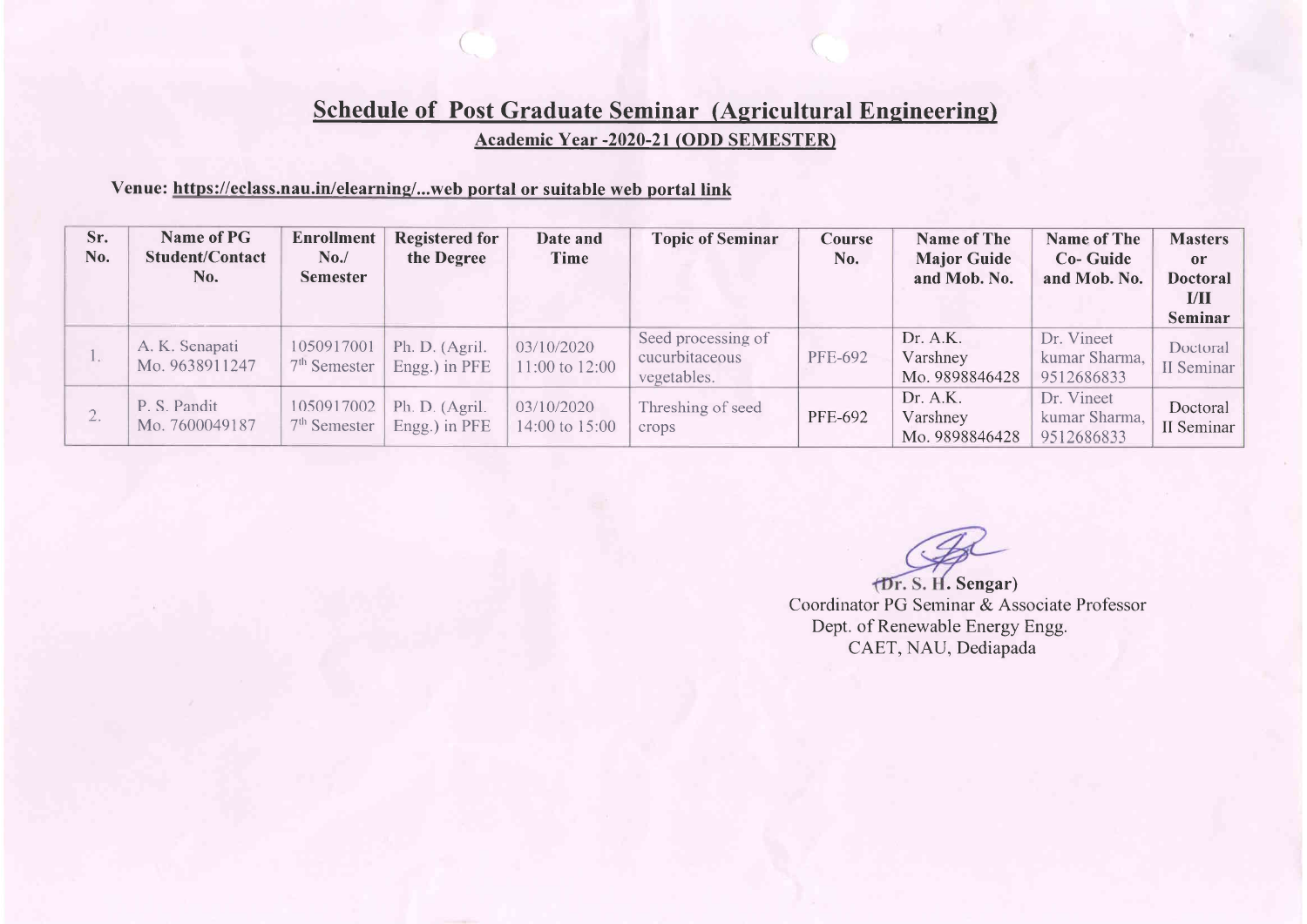#### **CONFIDENTIAL**

### APPENDIX-A

Post Graduate Seminar / Evaluation Score Card

Name of the College: College of Agricultural Engineering & Technology, NAU., Dediapada (1) Name of P. G. Student:- (in capital letter) as per registration

- (2) Registration No.:-
- (3) Degree:-
- (4) Discipline:-
- (5) Seminar Topic:-
- (6) Date of Seminar:-
- (7) Course No. :-

### Evaluation:-

| Sr.<br>No. | <b>Aspect</b>                                                                                                                                                    | <b>Marks</b>   |                 |  |
|------------|------------------------------------------------------------------------------------------------------------------------------------------------------------------|----------------|-----------------|--|
|            |                                                                                                                                                                  | <b>Maximum</b> | <b>Obtained</b> |  |
| $\dot{I}$  | Synopsis<br>(Covering objective, theme, Methodology,<br>literature appropriate to topic)                                                                         | 10             |                 |  |
| ii         | Presentation<br>Language $(10)$ + Style(5) + Time(5)                                                                                                             | 20             |                 |  |
| iii        | (a) Presentation and expression (Convincing / not up)<br>to the mark)                                                                                            | 20             |                 |  |
|            | (b) Material presented (appropriate / unnecessary<br>repetition / hardly justifying theme)                                                                       | 10             |                 |  |
| iv         | Preparation of matter / Material / Charts, Tables,<br>Slides, Live Specimen (Clarity content, easy in<br>understanding matters, statistical base, colour choice) | 15             |                 |  |
| V          | Discussion (Own seminar) Ability to answer<br>queries, questions                                                                                                 | 25             |                 |  |
|            | <b>Total Score</b>                                                                                                                                               | 100            |                 |  |

Average Score **Evaluator's Signature** Name: Designation: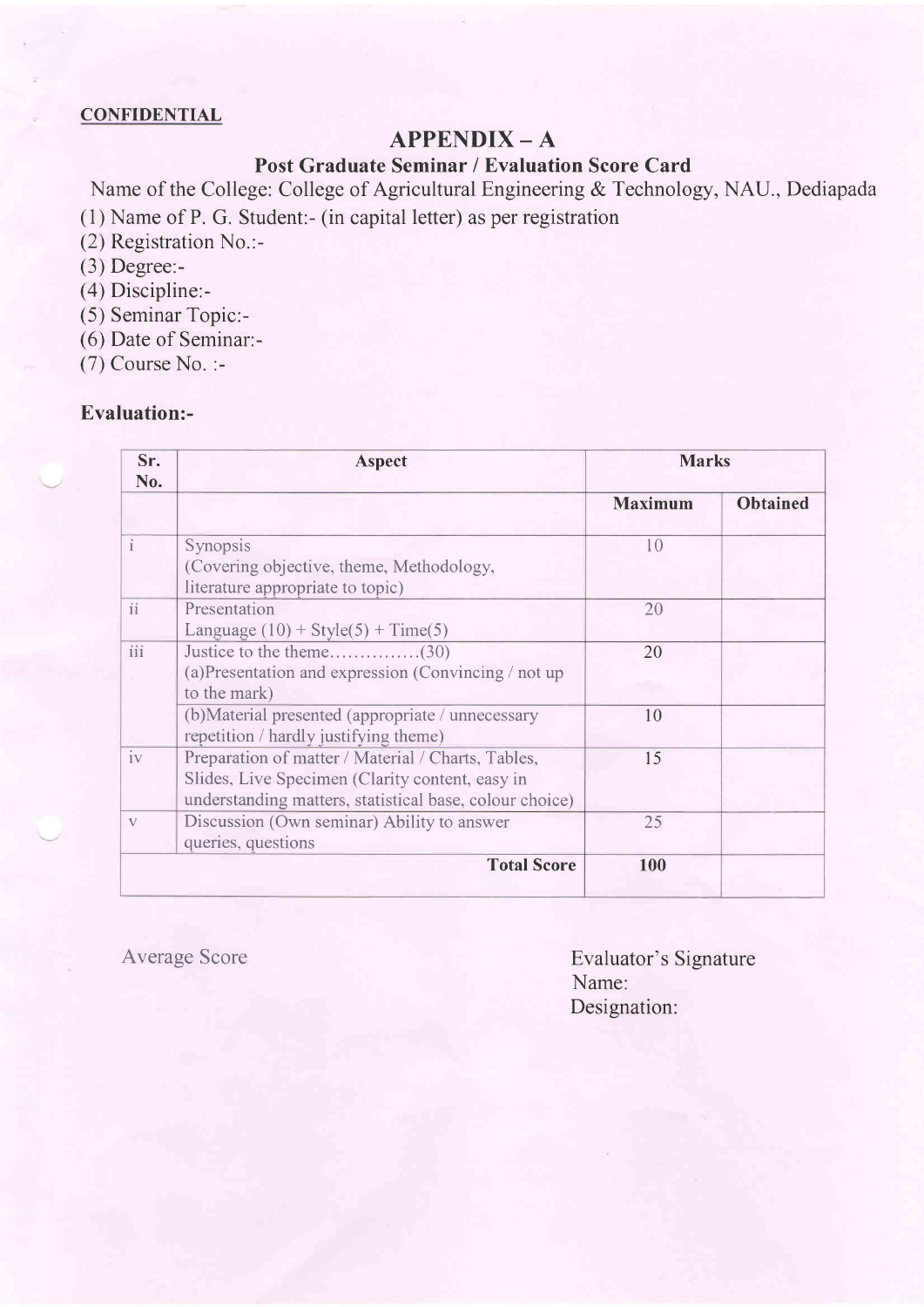#### **CONFIDENTIAL**

# NAVSARI AGRICULTURAL UNIVERSITY

College of Agricultural Engineering & Technology, NAU., Dediapada

### REPORT OF P. G. SEMINAR

(8) Name of P. G. Student:- (in capital letter) as per registration Registration No.:- Degree:- Discipline:- Seminar Topic:- Date of Seminar:- Course No. :- Major Field:- Minor Field:-

The Seminar judging committee hereby certify that on considering the talk given by

above named student, in partial fulfillment of the requirement of the degree of M. Tech./Ph.D.(Agril. Engg.) in the discipline of and in their judgment the candidate has satisfactory met / failed to meet the requisite standard of performance.

| Sr.<br>No. | Name of the committee member | <b>Signature</b>   | Marks obtained out of 100 |
|------------|------------------------------|--------------------|---------------------------|
|            | Name of major guide          |                    |                           |
|            | Name of Co-guide             |                    |                           |
|            | member                       |                    |                           |
|            | member                       |                    |                           |
|            | member                       |                    |                           |
|            |                              | <b>Total Score</b> |                           |
|            |                              | Av. Score:         |                           |

Place : Navsari

Date: 1 12020 Signature of Major Guide